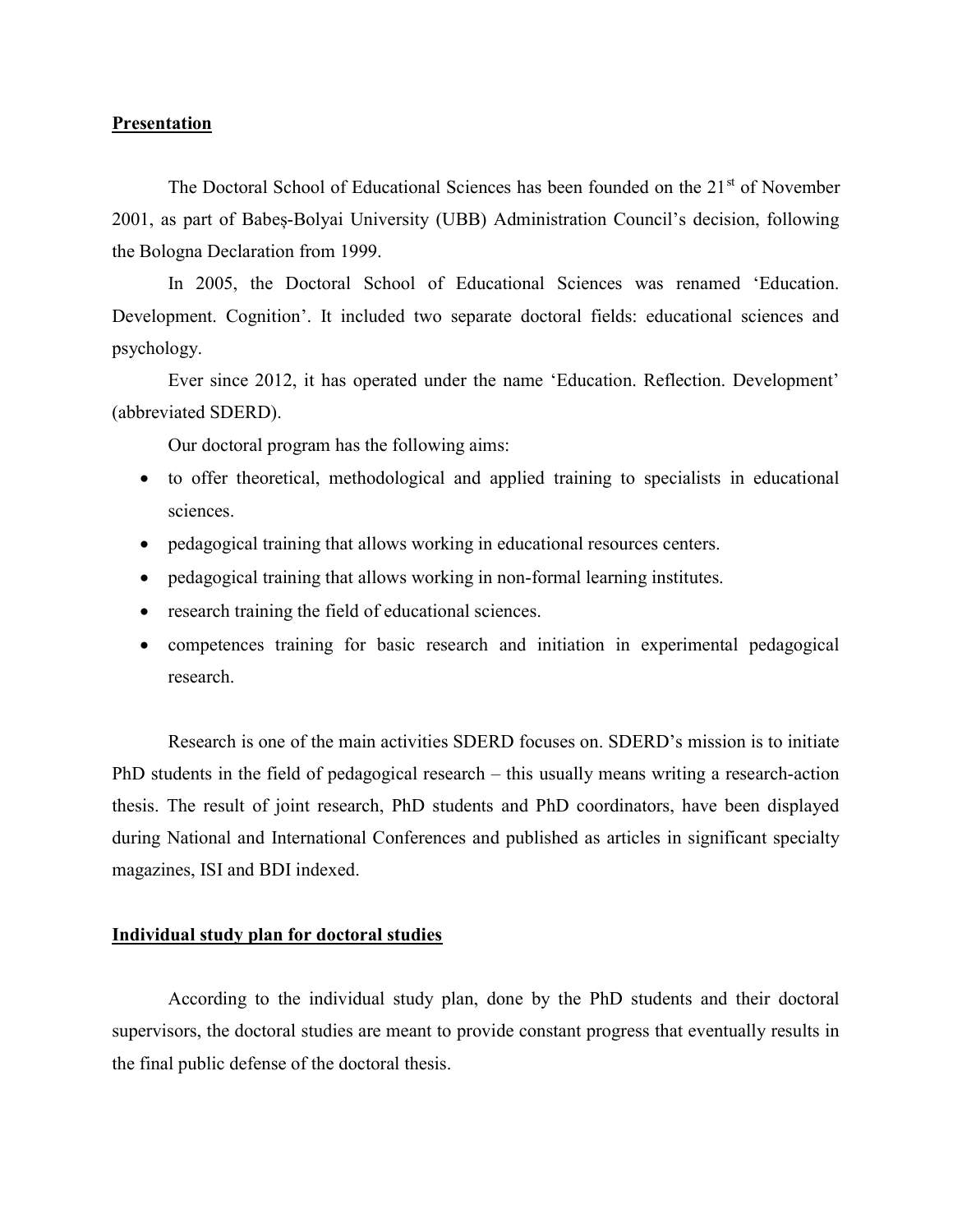#### 1st semester of the doctoral studies – Advanced academic studies

 After the admission and enrollment process, starting October 1st, the Doctoral School organizes courses as part of the Advanced academic studies programme, in accordance with the Curriculum and the schedule set by the Doctoral School. ERD's Curriculum includes relevant subjects meant to offer scientifical training for PhD students. At least one of these compulsory subjects offers a thorough study of the research methodology and/or statistical data processing, such as General research methods and the methodology of scientific paper elaboration. The courses offered by SDERD are taught by Professors having at least the Associate Professor (Conf. univ. dr.) academic rank. Each PhD student has their own Study plan agreed upon with their doctoral supervisor. The students also have to choose at least three courses from SDERD or other doctoral school, that they will have to attend; one of these courses has to be Ethics and academic integrity. All activities regarding courses, seminars, practical works and debates from the Curriculum are featured in the Syllabus that can be found on the Faculty's webpage  $\Rightarrow$ Department of Educational Sciences  $\Rightarrow$  Doctoral School.

 At the end of the Advanced academic studies program, the PhD students receive a certificate proving they have attended the courses in the Study plan. The template of the certificate is to be filled in with the qualification the PhD students got after submitting a paper of 8-10 pages for each course and debating it.

## 2nd semester of the doctoral studies – the completion of the Doctoral research project

 Throughout the second semester of the doctoral studies (march-september), the PhD students, their supervisors and the Doctoral Advisory Committee's main focus is on completing the Doctoral research project, covering the bibliography/scientific literature of the PhD subject. Assesing these projects has to be done by September 30th of the first year of doctorate, with the mandatory participation of the doctoral supervisor and Doctoral Advisory Committee, but, optionally, anyone can participate. The outcome of the assessment is recorded in a report which will contain, by the end of the Doctoral studies, all three oral presentations – Research project, 1st Research report and 2nd Research report. The report mentioned above is then signed by the doctoral supervisor and by the members of the Doctoral Advisory Committee.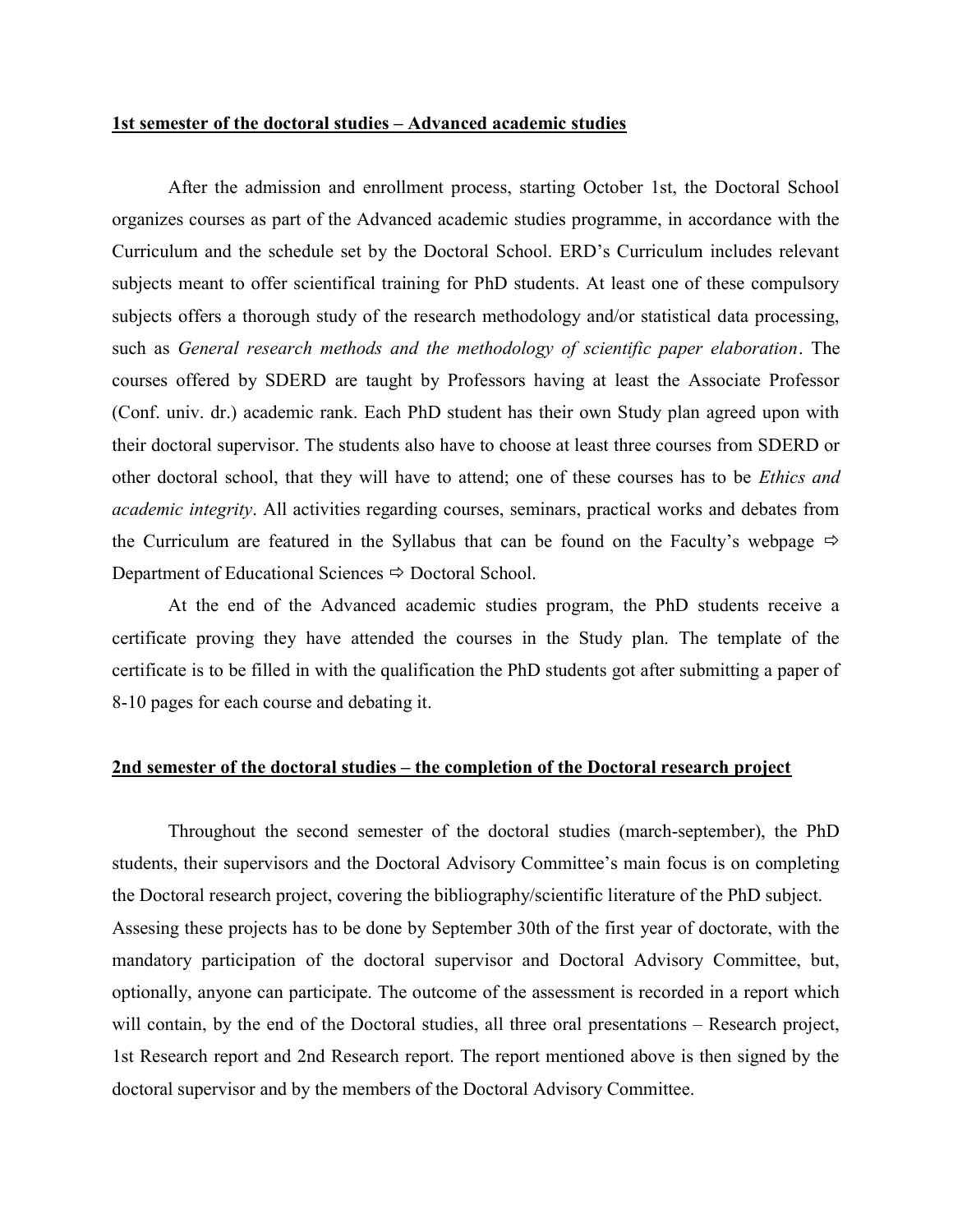## 3rd and 4th semester of the doctoral studies – the completion of the 1st Research report – the theoritical and psycho-pedagogical basis of the thesis

 The second year of doctorate focuses on new important purposes for the doctoral research. First of all, the bibliographical research makes up an extensive paper as the theoretical basis of the thesis, which will develop into the 1st Research report - the theoritical and psychopedagogical basis of the thesis (oral presentation).

 Second of all, activities such as experimenting with and developing the paper's design, clarifying the research coordinates and beginning the actual research on the topic are recommended and encouraged. The doctoral supervisor alongside the members of the Doctoral Advisory Committee offer guidance in terms of research bibliography, research hypothesis, with the optimization of the relation between variables etc.

 The 1st Research report defense takes place in front of the doctoral supervisor and the members of the Doctoral Advisory Committee; optionally, anyone else who is interested in the presented topic is welcome. The results of the defense are written down in an official report.

# 5th semester of the doctoral studies – the completion of the 2nd Research report – Research methodology and partial results

 At the beginning of the 3rd year of doctoral studies, the major focus is on writing and finishing the 2nd Research report, following the subject Research methodology and partial results. The doctoral supervisor and the members of the Doctoral Advisory Committee offer guidance in regard to developing the paper's design, clarifying the research coordinates and continuing the actual research.

 The oral presentation of the 2nd Research report takes place in front of the doctoral supervisor and the members of the Doctoral Advisor Committee; optionally, anyone else who is intrested in the presented topic is welcome. The results of the defense are written down in the report.

# 6th semester of the doctoral studies – the completion of the PhD thesis. The pre-defense (defense in front of the Doctoral Advisory Committee). The Public defense